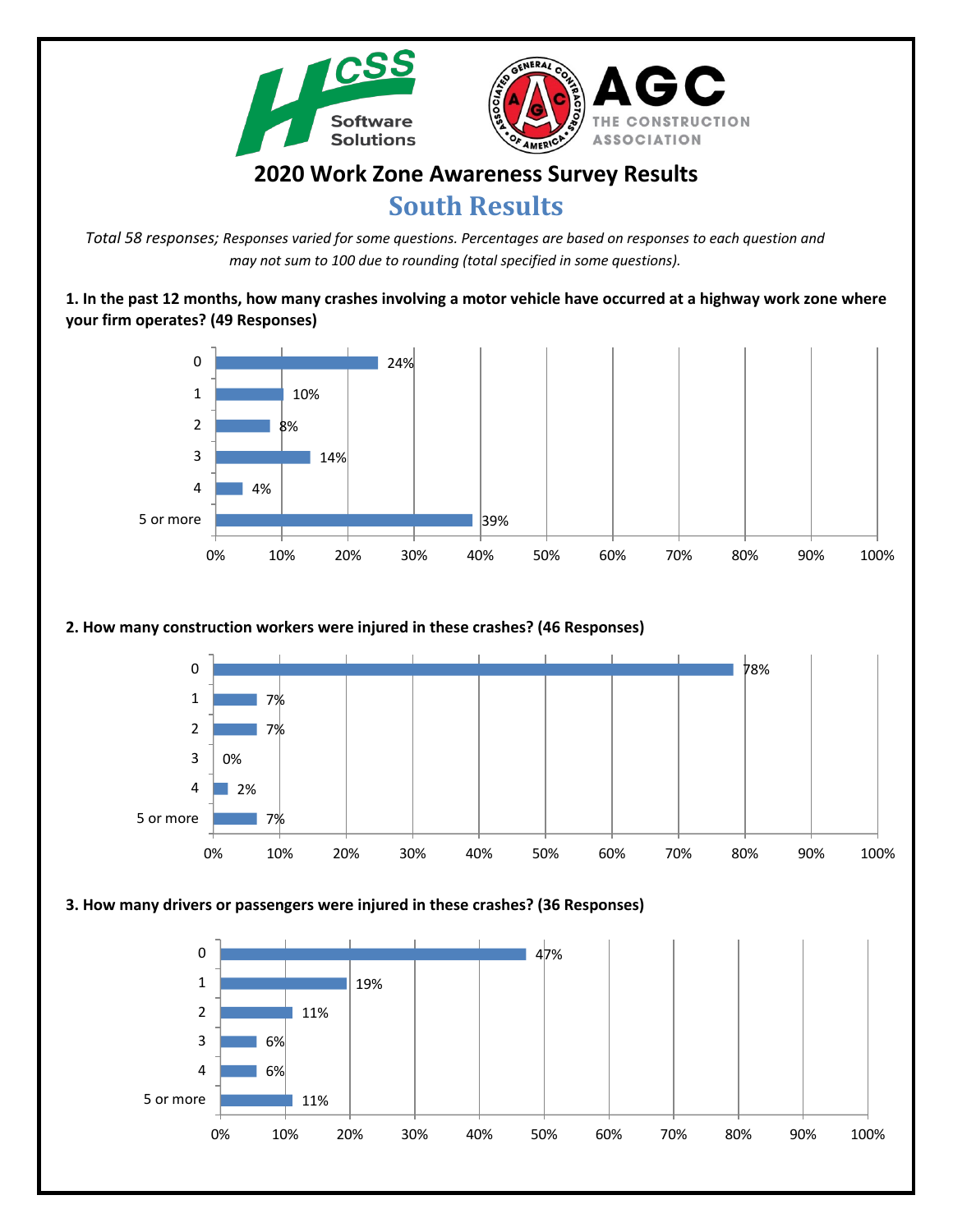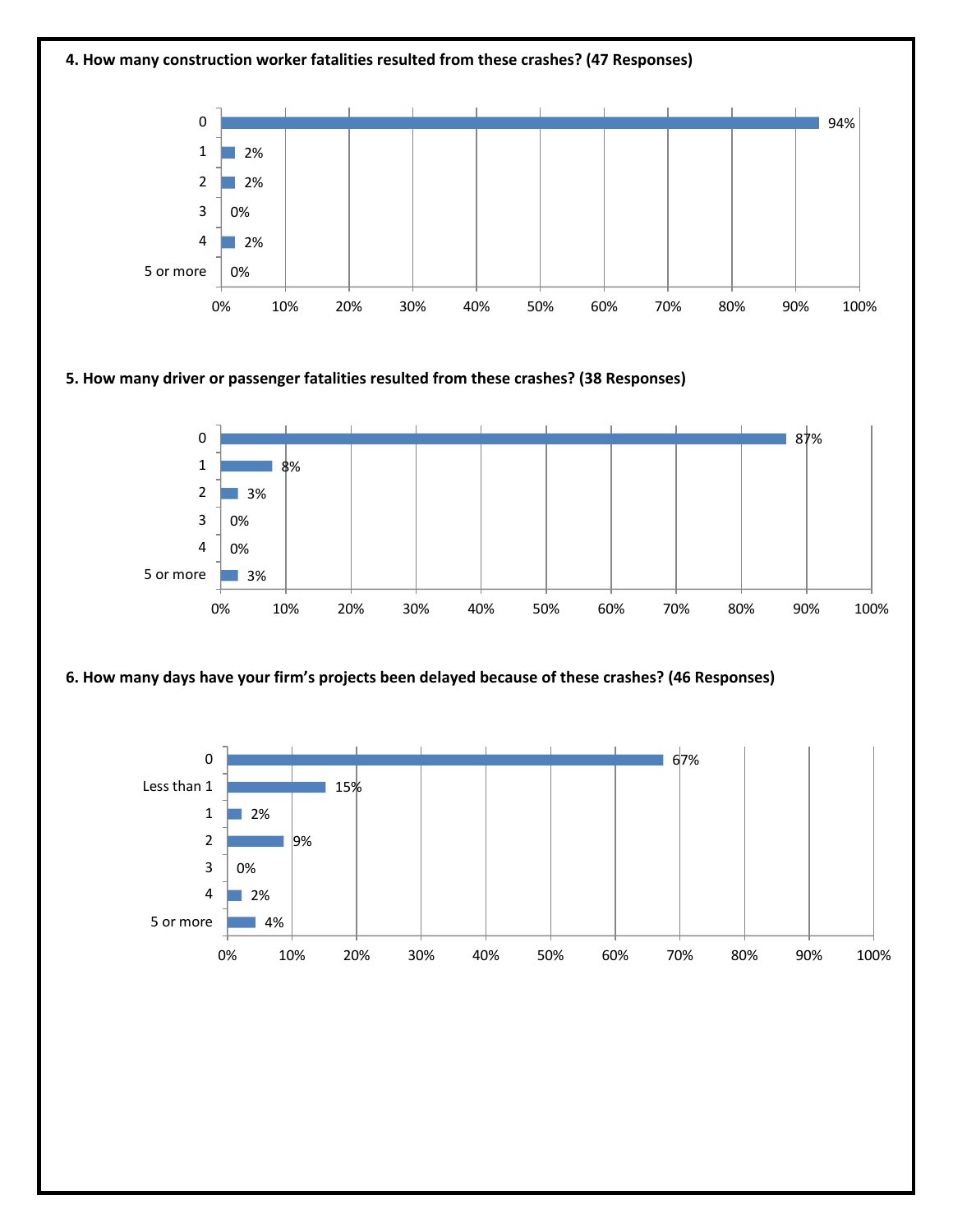### **7. How have changes in highway traffic levels since the coronavirus impacted safety in highway work zones? (58 Responses)**



#### **8. In your opinion, how much of a risk are highway work zone crashes now compared to a decade ago? (53 Responses)**



**9. Why do you think highway work zone construction is more dangerous today compared to a decade ago? (Check all that apply) (36 Responses)**

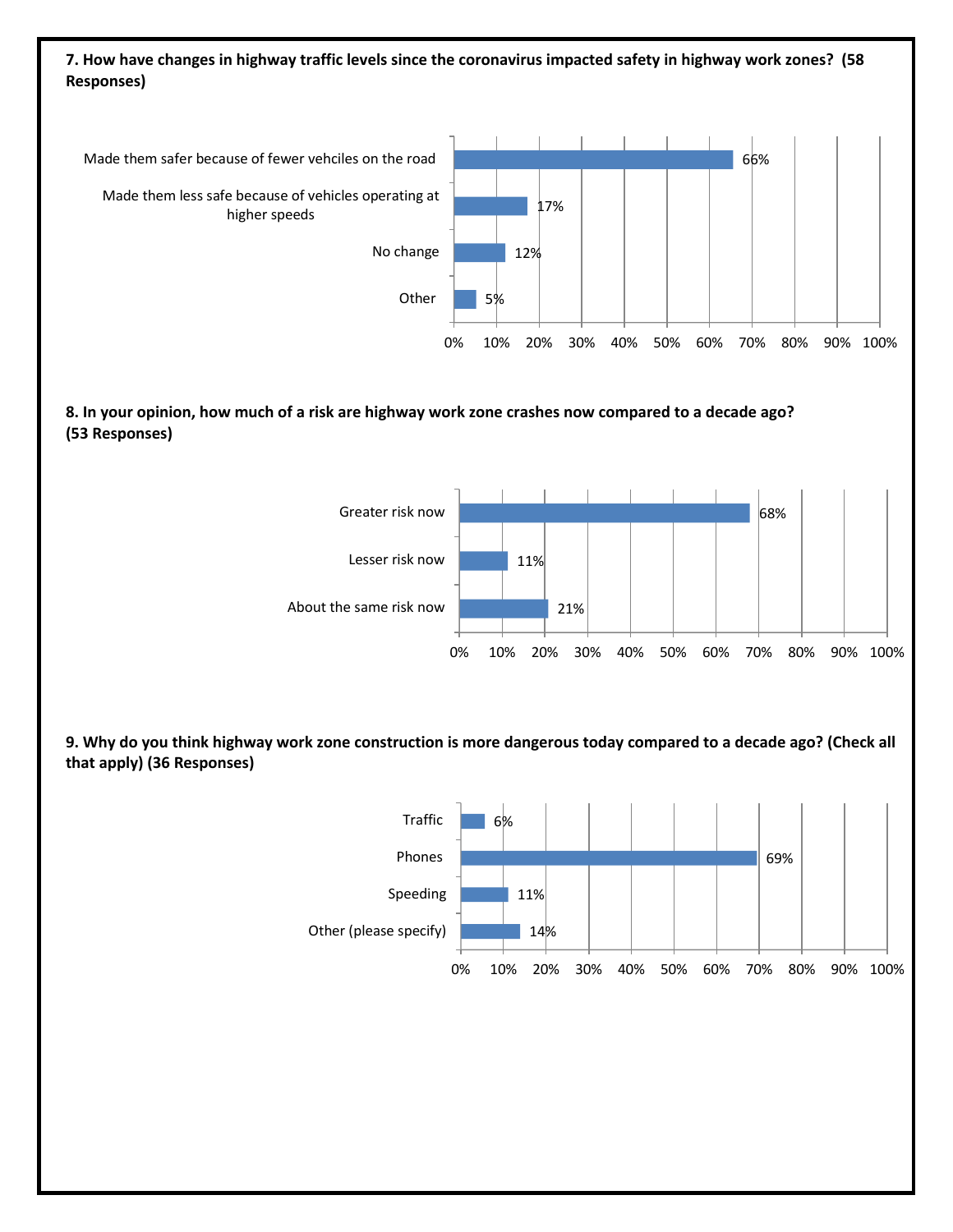#### **10. Would any of these measures help reduce the number of highway work zone crashes, injuries and/or fatalities? (Check all that apply) (57 Responses)**



**11. Is there a particular time of day where motorist intrusion into work zones occurs most often? (54 Responses)**